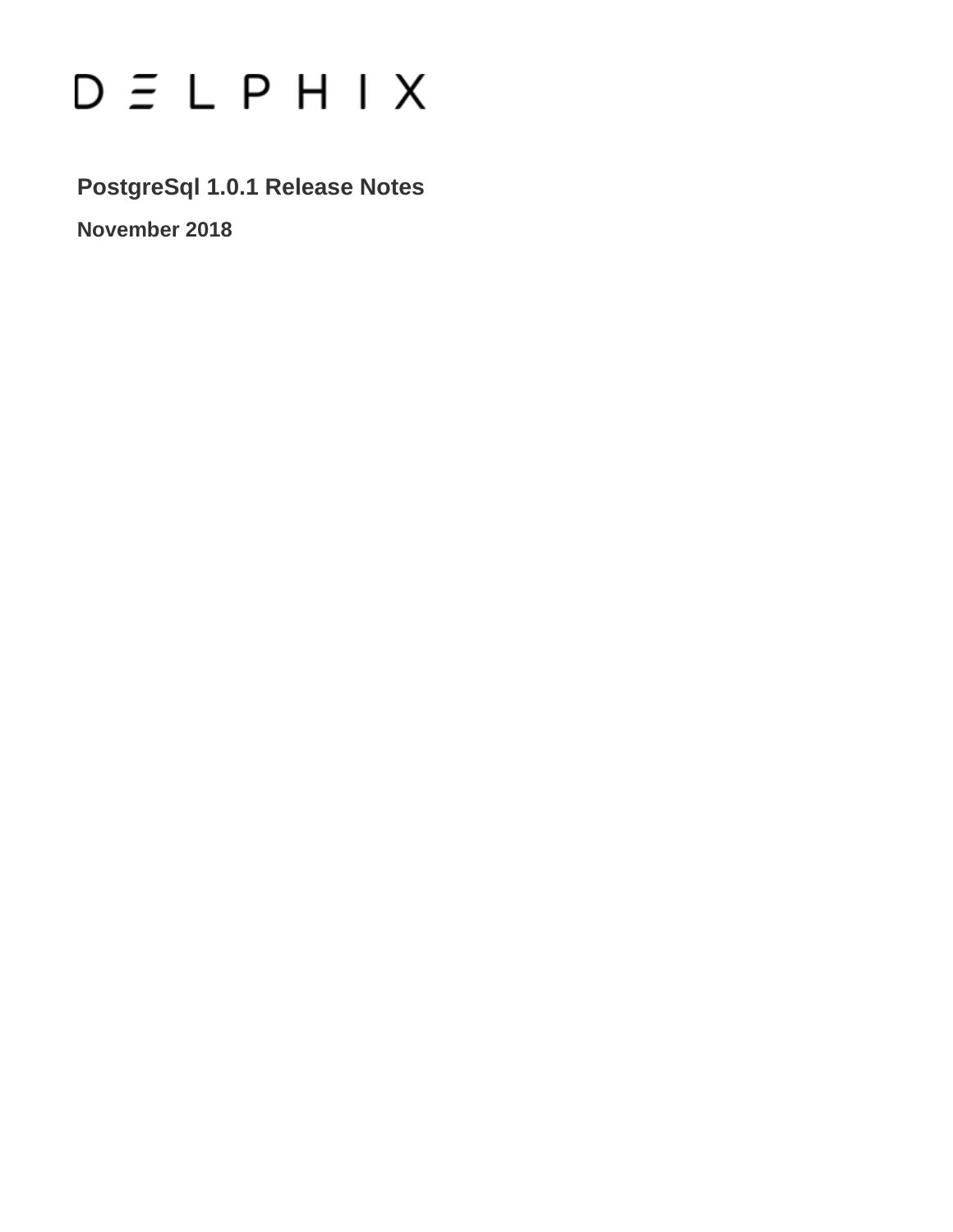PostgreSql 1.0.1 Release Notes You can find the most up-to-date technical documentation at: [docs.delphix.com](http://docs.delphix.com) The Delphix Web site also provides the latest product updates. If you have comments about this documentation, submit your feedback to: infodev@delphix.com

#### © 2018 Delphix Corp. All rights reserved.

Delphix and the Delphix logo and design are registered trademarks or trademarks of Delphix Corp. in the United States and/or other jurisdictions. All other marks and names mentioned herein may be trademarks of their respective companies.

Delphix Corp. 1400 Seaport Blvd, Suite 200 Redwood City, CA 94063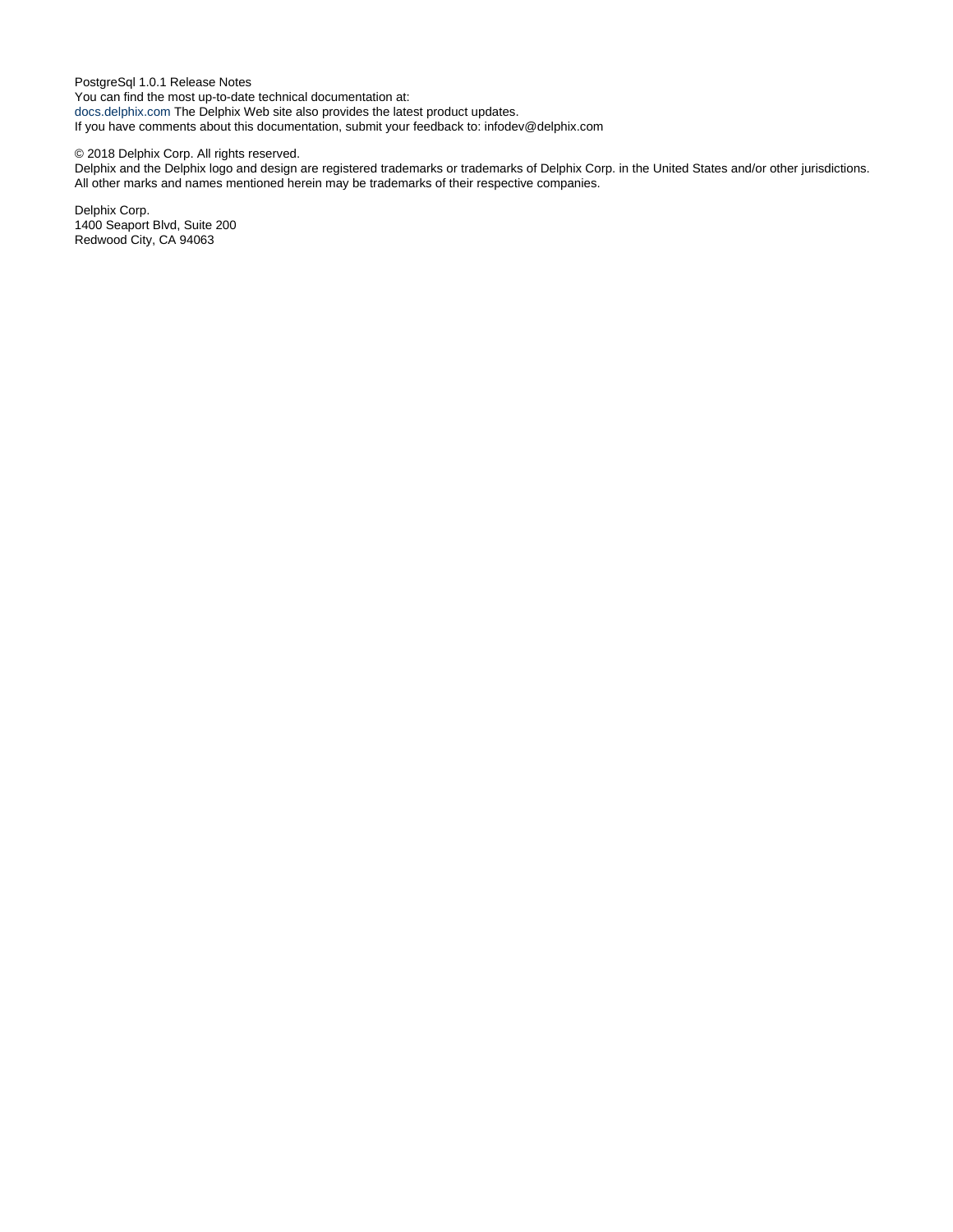# POSTgreSQL 1.0.1 Release Notes

- [Features](#page-2-0)
- [Toolkit Installation](#page-2-1)
- [Migration and Compatibility](#page-2-2)
	- [Supported Versions](#page-2-3)
	- [Supported Operating Systems](#page-2-4)
	- [Unsupported PostgreSQL Versions and Features](#page-2-5)
- [Fixed Issues](#page-2-6)
- [Known Issues](#page-3-0)

### <span id="page-2-0"></span>**Features**

PostgreSQL toolkit version 1.0.1 contains the following features :

- Flexibility for customers to change/edit any number of parameters in PostgreSQL Configuration file (while creating dsource and VDB) directly from UI.
- Support for PostgreSQL Tablespaces.
- Supports Streaming Replication.

# <span id="page-2-1"></span>**Toolkit Installation**

Toolkits to support PostgreSQL virtualization are not automatically included in the Virtualization Engine deployment and are installed by Delphix Professional Services or Technical Support. A Support case can be opened requesting installation by following this [link](http://support-tickets.delphix.com/).

# <span id="page-2-2"></span>**Migration and Compatibility**

#### <span id="page-2-3"></span>**Supported Versions**

PostgreSQL Standard Versions:

- PostgreSQL 9.5
- PostgreSQL 9.6
- PostgreSQL 10

PostgreSQL EDB Versions:

- PostgreSQL 9.5
- PostgreSQL 9.6
- PostgreSQL 10

#### <span id="page-2-4"></span>**Supported Operating Systems**

- CentOS 7.3
- $\bullet$  CentOS 7.4

#### <span id="page-2-5"></span>**Unsupported PostgreSQL Versions and Features**

- PostgreSQL versions below 9.5 i.e 9.2, 9.3 and 9.4 (including the minor versions) are not supported.
- Unlogged Tables: All the tables which are not logged (unlogged) will not be supported by the Toolkit.
- Point In Time recovery: Currently, the toolkit doesn't support Point in Time recovery of PostgreSQL database.

## <span id="page-2-6"></span>**Fixed Issues**

PostgreSQL version 1.0.1 contains the following bug fix:

|--|